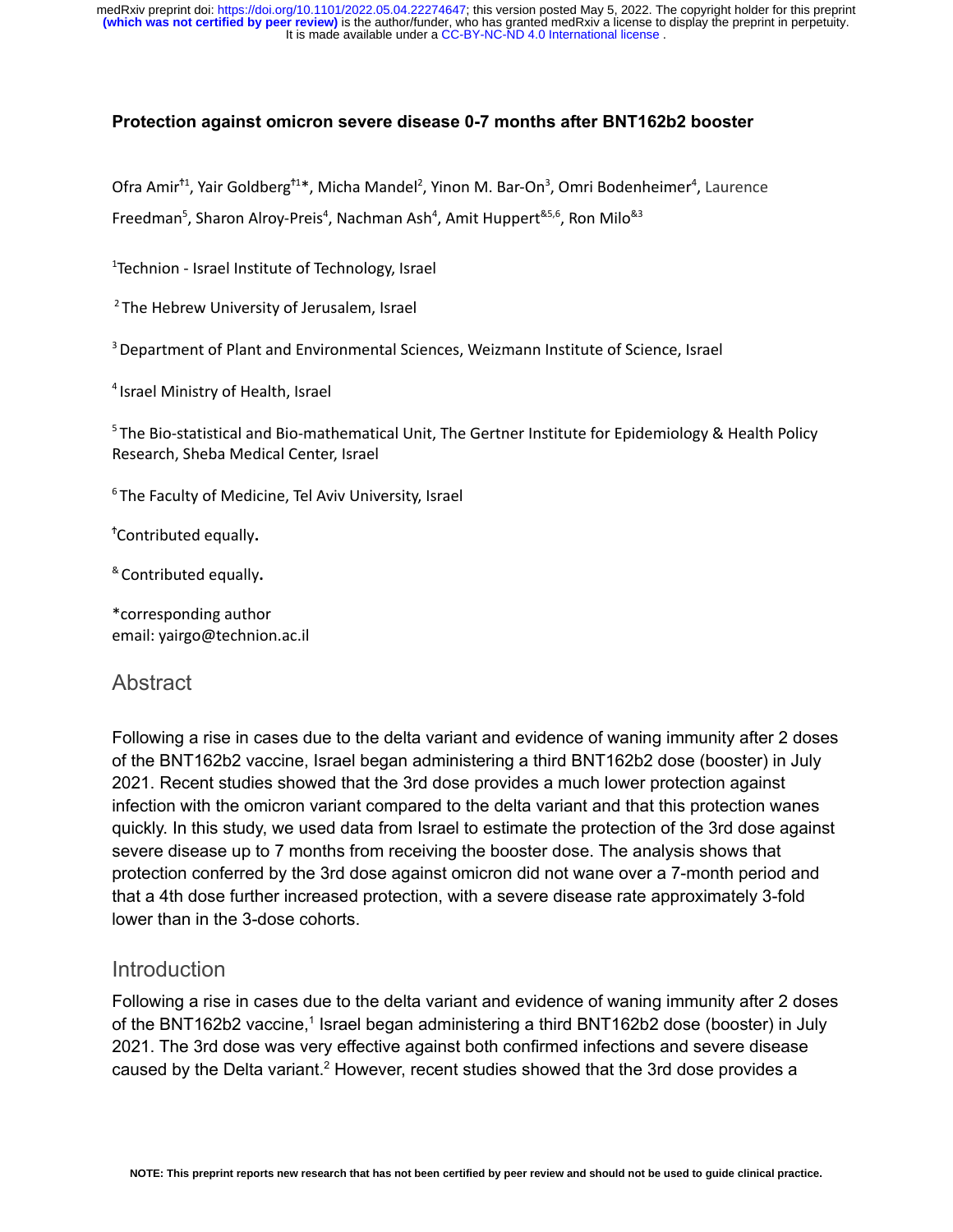It is made available under a [CC-BY-NC-ND 4.0 International license](http://creativecommons.org/licenses/by-nc-nd/4.0/) . **(which was not certified by peer review)** is the author/funder, who has granted medRxiv a license to display the preprint in perpetuity. medRxiv preprint doi: [https://doi.org/10.1101/2022.05.04.22274647;](https://doi.org/10.1101/2022.05.04.22274647) this version posted May 5, 2022. The copyright holder for this preprint

much lower protection against infection with the omicron variant and that this protection wanes quickly.[3](https://www.zotero.org/google-docs/?rLvkZr)

A "fresh" 3rd dose was shown to be effective against severe disease caused by the omicron variant.<sup>[4](https://www.zotero.org/google-docs/?UgtjS4)</sup> However, it is not yet known how long this protection lasts. A study from the UK estimated 85% vaccine effectiveness for individuals 65 years of age or older 15 weeks after receiving the 3rd dose.<sup>[5](https://www.zotero.org/google-docs/?HDpM8F)</sup> Here, we report on the protection against severe disease with the omicron variant in individuals aged 60 or older up to 7 months after receiving a 3rd BNT162b2 dose.

# **Methods**

### Description of the Data

The Ministry of Health (MOH) in Israel collects all COVID-19 related variables in a central database. These include data on all PCR and antigen tests and results, vaccination dates and type (almost all received the Pfizer-BioNTech vaccine), daily clinical status of all COVID-19 hospitalized patients, and COVID-19 related deaths. Specifically, the data used for conducting this study included vaccination dates, PCR and state-regulated rapid antigen tests (dates and results), hospital admission dates (if relevant), clinical severity status (severe illness or death), and demographic variables such as age, sex, and demographic group (General Jewish, Arab, ultra-Orthodox Jewish).

The data for the study was retrieved on March 26, 2022. Severe illness due to Covid-19 during 14 days following a confirmed infection (defined using the NIH definition<sup>[6](https://www.zotero.org/google-docs/?Rt5MGx)</sup> as a resting respiratory rate of more than 30 breaths per minute, an oxygen saturation of less than 94% while breathing ambient air, or a ratio of partial pressure of arterial oxygen to fraction of inspired oxygen of less than 300). Thus, the study period was set from January 16, 2022, to March 12, 2022, to allow for 14 days of follow-up from infection to severe disease. Those who died from COVID-19 during the first 14 days after confirmed infection were also counted as severe disease cases in our analysis. Surveillance of COVID-19-associated hospitalizations is continuously performed by the MOH. Data from all hospitals are updated daily, and often twice a day. In accordance with national guidelines, healthcare providers report all hospitalizations and deaths among individuals with laboratory-confirmed SARS-CoV-2 infection. Quality assurance of data was performed extensively over the course of the pandemic. The data are monitored daily by the MOH, and are continuously used for public health decision-making.

### Study design and population

We conducted an observational study during Israel's fifth wave, which was omicron-dominant,<sup>[7](https://www.zotero.org/google-docs/?IIwY0z)</sup> with both BA.1 and BA.2 sublineage present (initially BA.1 dominated, later BA.2 dominated). The study included persons who were 60 years of age or older, who received their 2nd dose at least four months before the end of the study, who were not infected by SARS-CoV-2 before the study period, had available data regarding sex and demographic sector, had not stayed abroad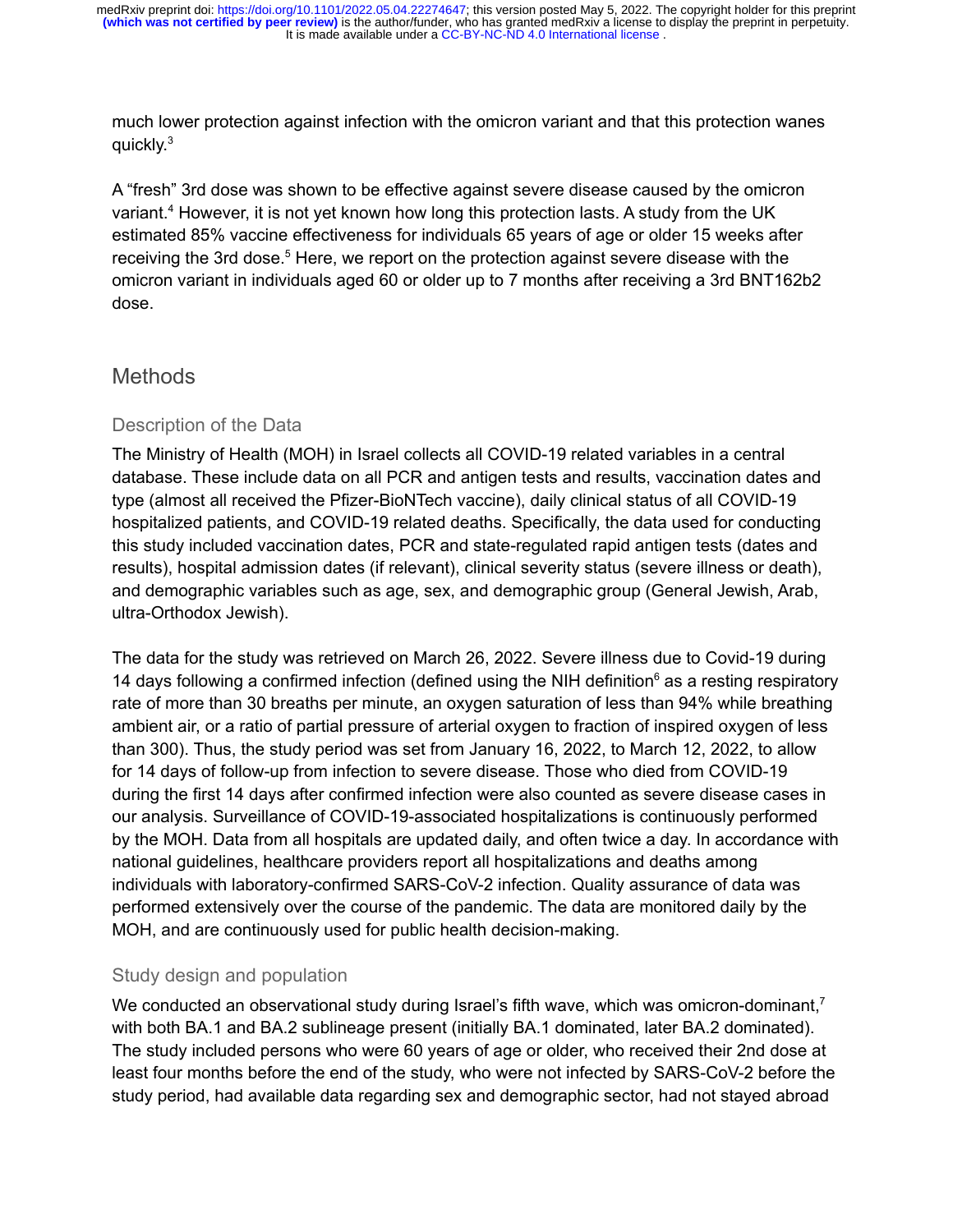during the whole study period, and had not been vaccinated with a vaccine different from BNT162b2 before the study period (see Figure 1).

#### Statistical analysis

We estimated the adjusted rates of severe disease in nine cohorts: people who received only 2 doses of the vaccine and for whom at least 4 months had passed since receiving the second dose, people who received a 3rd vaccine dose (divided into 7 cohorts based on the number of months that passed since the administration of that dose), and people who recently received a 4th vaccine dose. Figure 2 shows the vaccination dynamics during the study period, and Table 1 reports basic descriptive statistics for the different cohorts.

A Poisson regression model was used to estimate the adjusted rate of severe disease per 100,000 risk days. The model included covariates adjusting for age category (60-69, 70-79, 80+), gender, sector (Arab, General Jewish, Ultra-Orthodox), and epidemiological week. We further conducted two sensitivity analyses. First, we allowed for severe illness up to 21 days following a confirmed infection. Second, we examined the adjusted rates of severe disease by age category (60-69, 70-79, and 80+).

# Results and summary

The results of the Poisson regression are summarized in Table 2 and in Figure 3. The protection conferred by the 3rd dose against omicron did not show signs of waning over a 7-month period, with rates of severe disease at approximately 4 per 100,000 risk days in all 3-dose cohorts. This rate was approximately 3-fold lower than in the 2-dose cohort. The 4th dose further increased protection, with a severe disease rate approximately 3-fold lower than in the 3-dose cohorts. Both sensitivity analyses yielded estimates of the rate ratios between the groups that were similar to those obtained in the main analysis.

Recent studies have shown that the protection of a 3rd BNT162b2 dose against confirmed omicron infections is substantially lower than against the Delta variant, and wanes quickly. Our results show that the effectiveness of the 3rd dose in preventing severe disease does not appear to wane over a 7-month period, and that a 4th dose provides additional protection.

### Ethics statement

The study was approved by the Institutional Review Board of the Sheba Medical Center.

### Competing interests statement

All authors declare no competing interests.

#### References

- [1. Goldberg Y, Mandel M, Bar-On YM, et al. Waning Immunity after the BNT162b2 Vaccine in](https://www.zotero.org/google-docs/?Xt8QoO) Israel. *N Engl J Med*[. 2021;0\(0\):null. doi:10.1056/NEJMoa2114228](https://www.zotero.org/google-docs/?Xt8QoO)
- [2. Bar-On YM, Goldberg Y, Mandel M, et al. Protection of BNT162b2 vaccine booster against](https://www.zotero.org/google-docs/?Xt8QoO) Covid-19 in Israel. *N Engl J Med*[. 2021;385\(15\):1393-1400.](https://www.zotero.org/google-docs/?Xt8QoO)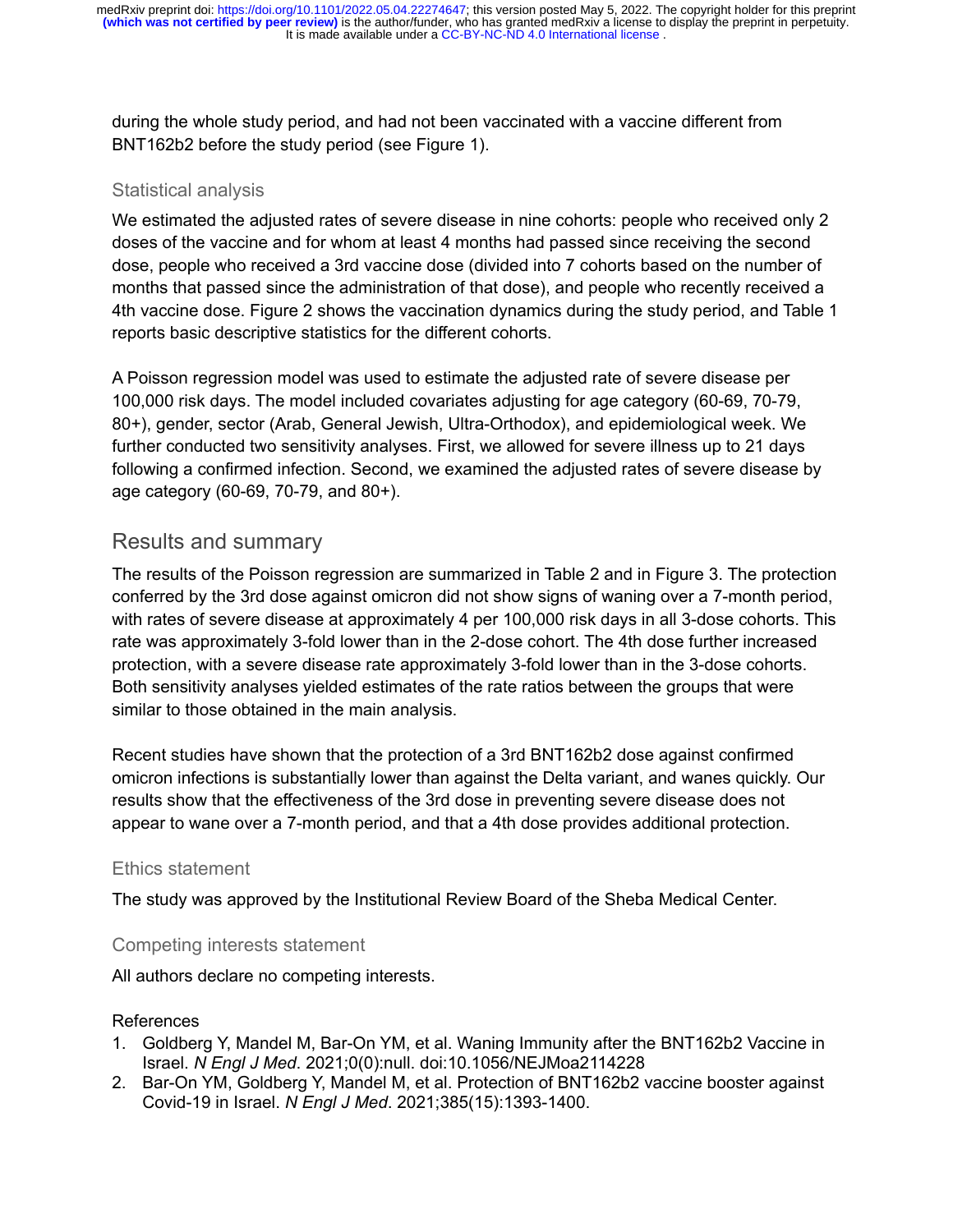It is made available under a [CC-BY-NC-ND 4.0 International license](http://creativecommons.org/licenses/by-nc-nd/4.0/) . **(which was not certified by peer review)** is the author/funder, who has granted medRxiv a license to display the preprint in perpetuity. medRxiv preprint doi: [https://doi.org/10.1101/2022.05.04.22274647;](https://doi.org/10.1101/2022.05.04.22274647) this version posted May 5, 2022. The copyright holder for this preprint

- [3. Abu-Raddad LJ, Chemaitelly H, Ayoub HH, et al. Effect of mRNA Vaccine Boosters against](https://www.zotero.org/google-docs/?Xt8QoO) [SARS-CoV-2 Omicron Infection in Qatar.](https://www.zotero.org/google-docs/?Xt8QoO) *N Engl J Med*. Published online March 9, [2022:NEJMoa2200797. doi:10.1056/NEJMoa2200797](https://www.zotero.org/google-docs/?Xt8QoO)
- [4. Collie S, Champion J, Moultrie H, Bekker LG, Gray G. Effectiveness of BNT162b2 Vaccine](https://www.zotero.org/google-docs/?Xt8QoO) [against Omicron Variant in South Africa.](https://www.zotero.org/google-docs/?Xt8QoO) *N Engl J Med*. 2021;0(0):null. [doi:10.1056/NEJMc2119270](https://www.zotero.org/google-docs/?Xt8QoO)
- [5. Stowe J, Andrews N, Kirsebom F, Ramsay M, Bernal JL.](https://www.zotero.org/google-docs/?Xt8QoO) *Effectiveness of COVID-19 [Vaccines against Omicron and Delta Hospitalisation: Test Negative Case-Control Study](https://www.zotero.org/google-docs/?Xt8QoO)*. [Epidemiology; 2022. doi:10.1101/2022.04.01.22273281](https://www.zotero.org/google-docs/?Xt8QoO)
- [6. Clinical Spectrum. COVID-19 Treatment Guidelines. Accessed March 29, 2022.](https://www.zotero.org/google-docs/?Xt8QoO) [https://www.covid19treatmentguidelines.nih.gov/overview/clinical-spectrum/](https://www.zotero.org/google-docs/?Xt8QoO)
- [7. SARS-CoV-2 variants in analyzed sequences. Our World in Data. Accessed April 7, 2022.](https://www.zotero.org/google-docs/?Xt8QoO) [https://ourworldindata.org/grapher/covid-variants-area](https://www.zotero.org/google-docs/?Xt8QoO)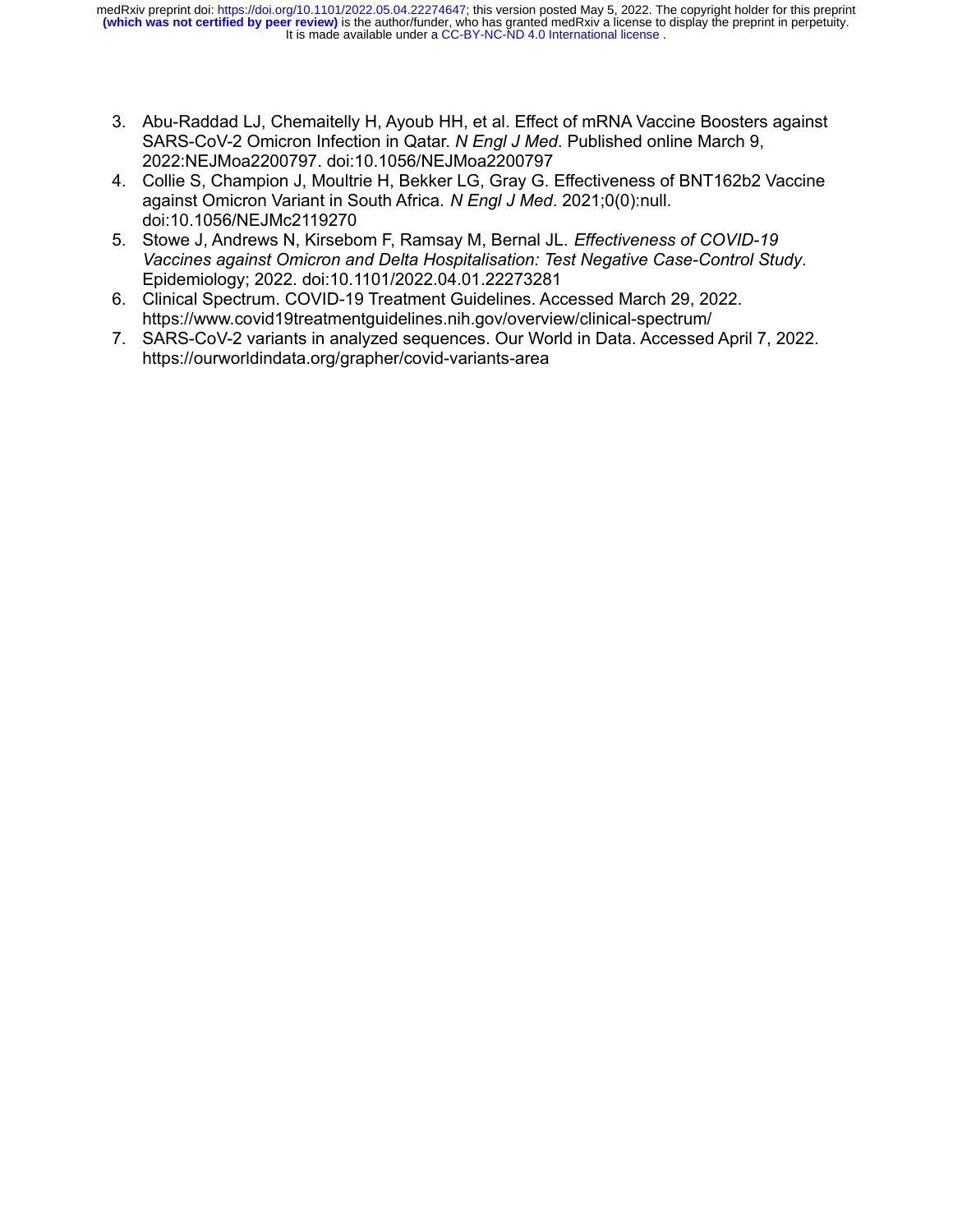It is made available under a [CC-BY-NC-ND 4.0 International license](http://creativecommons.org/licenses/by-nc-nd/4.0/) . **(which was not certified by peer review)** is the author/funder, who has granted medRxiv a license to display the preprint in perpetuity. medRxiv preprint doi: [https://doi.org/10.1101/2022.05.04.22274647;](https://doi.org/10.1101/2022.05.04.22274647) this version posted May 5, 2022. The copyright holder for this preprint

*Figure 1. Study population. The participants in the study included persons who were 60 years of age or older, who received 2nd dose at least four months before the end of the study, who were not infected by SARS-CoV-2 before the study period, had available data regarding sex and demographic sector, had not stayed abroad during the whole study period, and had not been vaccinated with a vaccine different from BNT162b2 before the study period.*

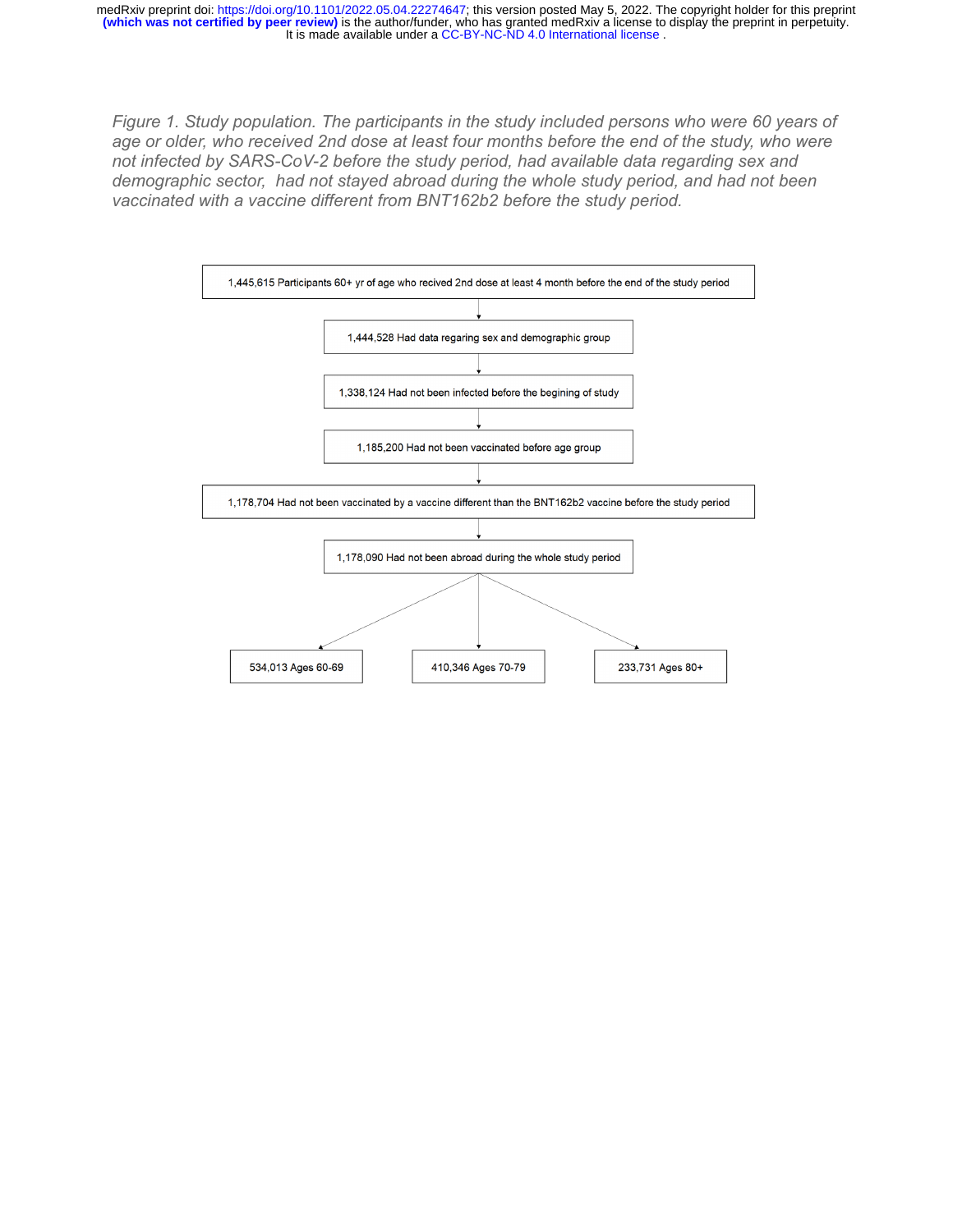

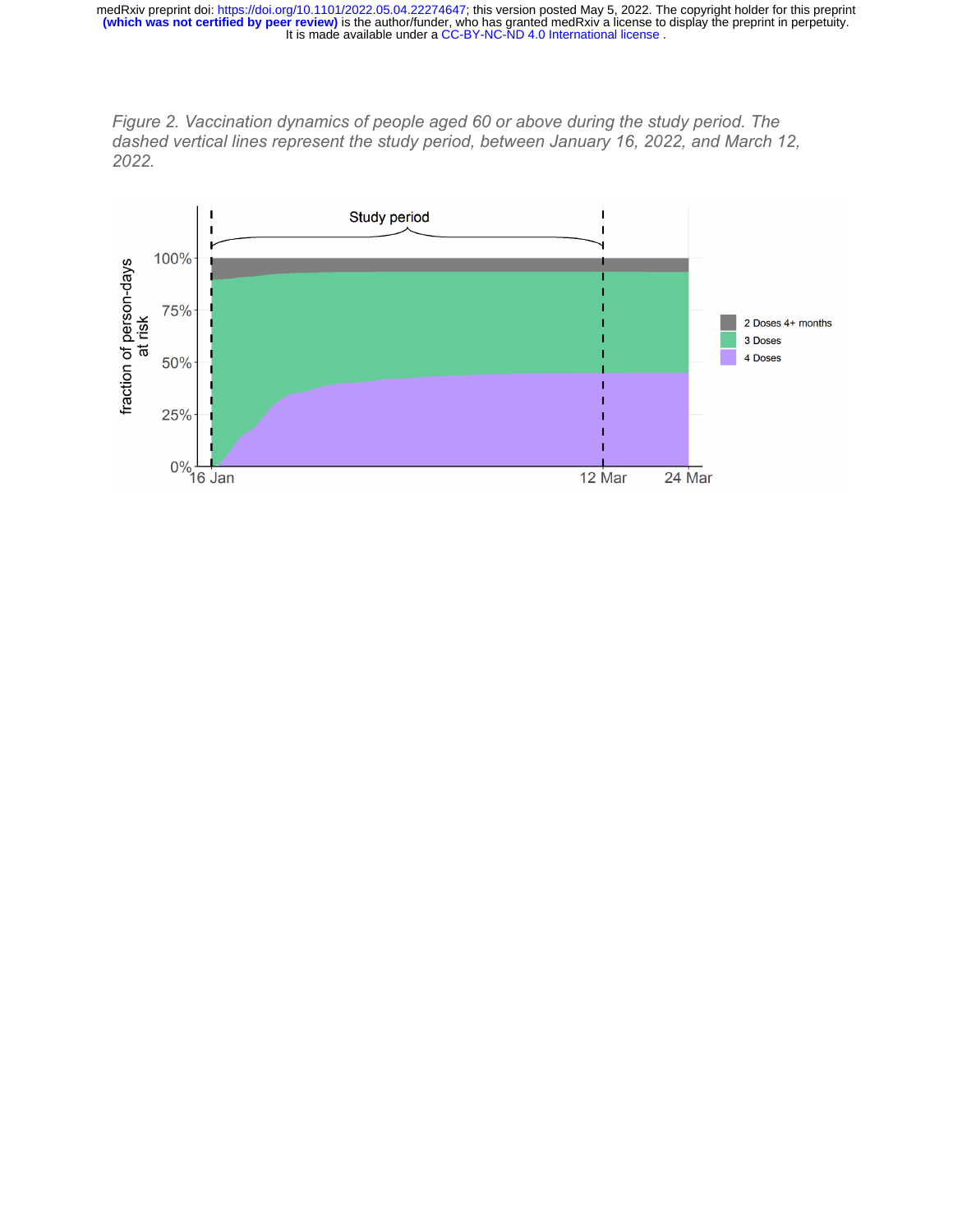*Figure 3. Adjusted rates of severe illness per 100,000 risk days obtained from Poisson regression analysis for the study period January 16, 2022, to March 12, 2022, adjusted for age category (60-69, 70-79, 80+), gender, sector, and exposure (based on the epidemiological week).*

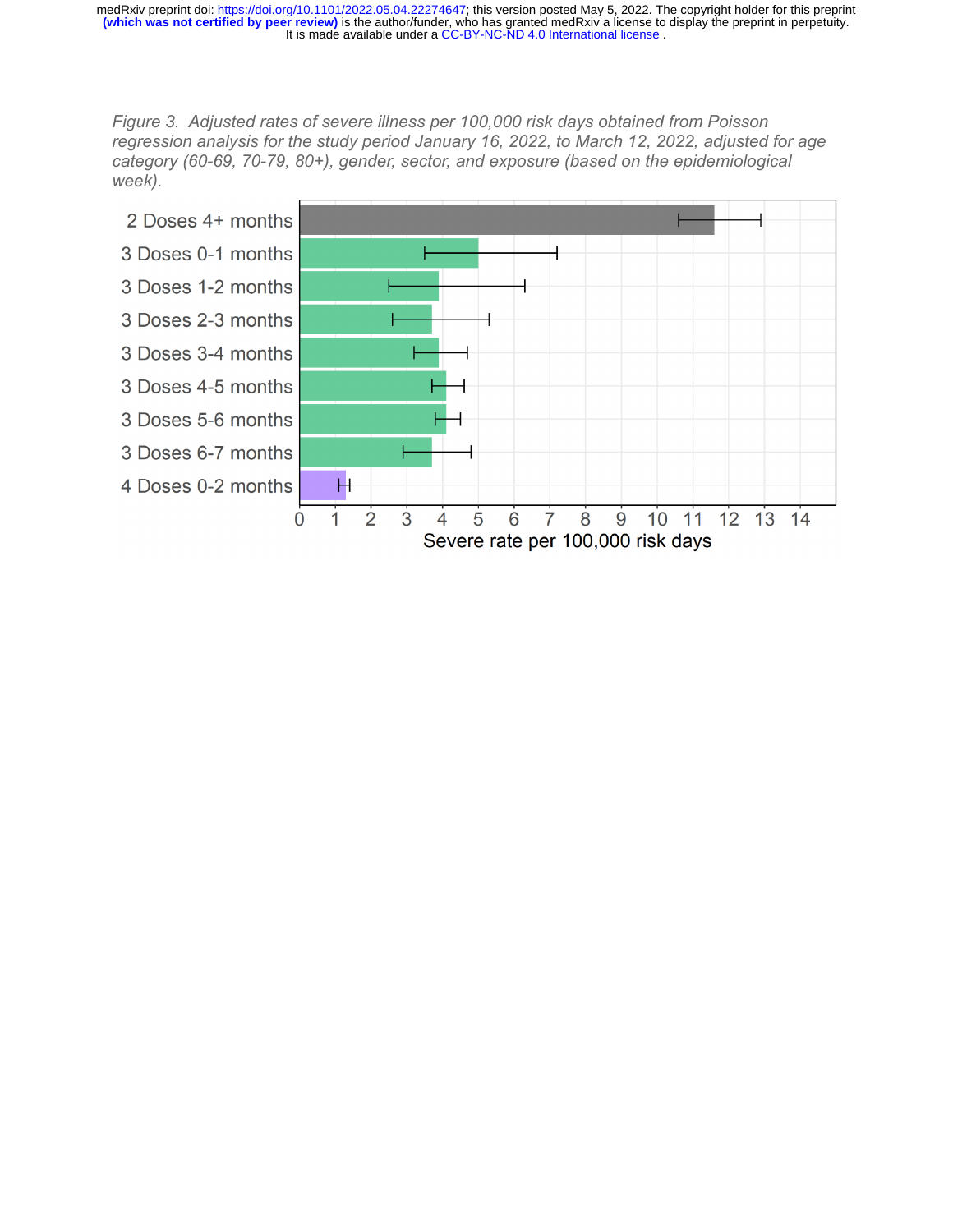*Table S1. Demographic and clinical characteristics of the different cohorts. Risk days and infections are calculated for the study period January 16 to March 12, 2022. Severe disease cases were defined as severe illness occurring within 14 days of an infection confirmed in the study period. Rates are per 100,000 person-days. The table presents the proportion of person-days at risk (for the confirmed infection analysis) instead of the number of individuals, as people can move between cohorts.*

| Group                                                       |                             | <b>Total</b>  | Female        | Male                    | 60-69                   | 70-79         | $80+$         | General<br>Jewish | Ultra-<br>Orthodox<br>Jewish | Arabs         |
|-------------------------------------------------------------|-----------------------------|---------------|---------------|-------------------------|-------------------------|---------------|---------------|-------------------|------------------------------|---------------|
| 2 Doses 4+ months<br>Person-days at risk<br>$= 3,858,236$   | % person days at<br>risk    | 100%          | 60.80%        | 39.20%                  | 53.50%                  | 28.00%        | 18.50%        | 63.20%            | 5.70%                        | 31.10%        |
|                                                             | # severe Covid-19<br>(rate) | 469<br>(12.2) | 236<br>(10.1) | 233<br>(15.4)           | 100<br>(4.8)            | 142<br>(13.1) | 227<br>(31.9) | 281<br>(11.5)     | 18<br>(8.2)                  | 170<br>(14.2) |
| 3 Doses 0-1<br>months<br>Person-days at risk<br>$=446,008$  | % person days at<br>risk    | 100%          | 59.80%        | 40.20%                  | 47.20%                  | 30.00%        | 22.80%        | 77.80%            | 5.10%                        | 17.10%        |
|                                                             | # severe Covid-19<br>(rate) | 29<br>(6.5)   | 12<br>(4.5)   | 17<br>(9.5)             | 5<br>(2.4)              | 7<br>(5.2)    | 17<br>(16.7)  | 22<br>(6.3)       | $\overline{2}$<br>(8.8)      | 5<br>(6.5)    |
| 3 Doses 1-2<br>months<br>Person-days at risk<br>$= 524,213$ | % person days at<br>risk    | 100%          | 60.40%        | 39.60%                  | 51.00%                  | 29.70%        | 19.30%        | 77.70%            | 4.90%                        | 17.40%        |
|                                                             | # severe Covid-19<br>(rate) | 18<br>(3.4)   | 11<br>(3.5)   | $\overline{7}$<br>(3.4) | $\overline{3}$<br>(1.1) | 5<br>(3.2)    | 10<br>(9.9)   | 12<br>(2.9)       | $\mathbf{1}$<br>(3.9)        | 5<br>(5.5)    |
| 3 Doses 2-3<br>months<br>Person-days at risk                | % person days at<br>risk    | 100%          | 61.70%        | 38.30%                  | 51.70%                  | 29.10%        | 19.20%        | 76.90%            | 4.60%                        | 18.50%        |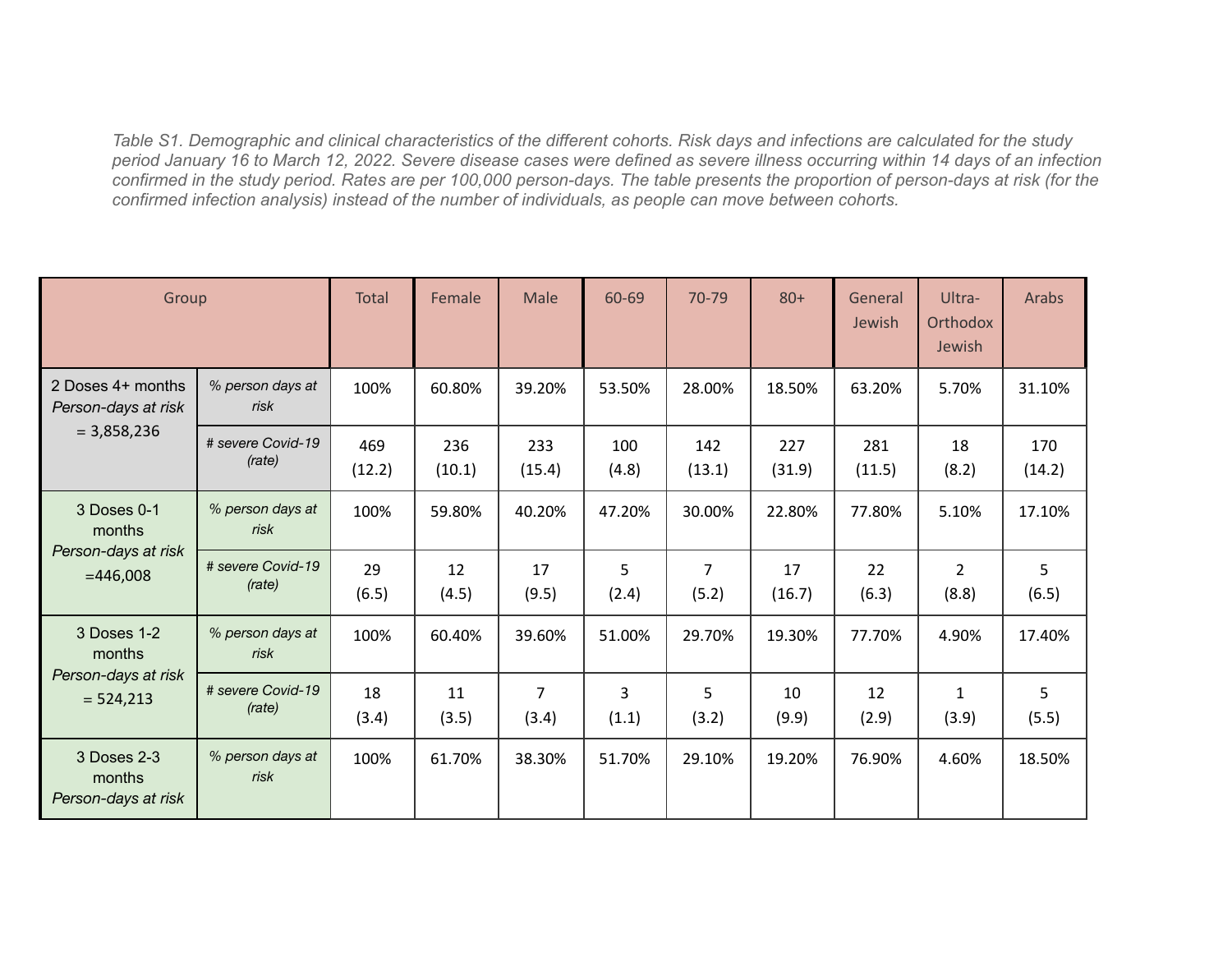| $= 683,876$                                                    | # severe Covid-19<br>(rate) | 30<br>(4.4)  | 16<br>(3.8)  | 14<br>(5.3)  | $\overline{a}$<br>(1.1) | 8<br>(4)     | 18<br>(13.7)  | 25<br>(4.8)  | $\mathbf{1}$<br>(3.2) | 4<br>(3.2)  |
|----------------------------------------------------------------|-----------------------------|--------------|--------------|--------------|-------------------------|--------------|---------------|--------------|-----------------------|-------------|
| 3 Doses 3-4<br>months<br>Person-days at risk<br>$= 2,286,002$  | % person days at<br>risk    | 100%         | 59.60%       | 40.40%       | 57.00%                  | 27.40%       | 15.60%        | 78.10%       | 4.20%                 | 17.70%      |
|                                                                | # severe Covid-19<br>(rate) | 104<br>(4.5) | 45<br>(3.3)  | 59<br>(6.4)  | 17<br>(1.3)             | 29<br>(4.6)  | 58<br>(16.3)  | 76<br>(4.3)  | 4<br>(4.2)            | 24<br>(5.9) |
| 3 Doses 4-5<br>months<br>Person-days at risk<br>$= 7,262,548$  | % person days at<br>risk    | 100%         | 57.00%       | 43.00%       | 56.40%                  | 28.80%       | 14.80%        | 81.60%       | 4.40%                 | 13.90%      |
|                                                                | # severe Covid-19<br>(rate) | 353<br>(4.9) | 155<br>(3.7) | 198<br>(6.3) | 62<br>(1.5)             | 111<br>(5.3) | 180<br>(16.7) | 270<br>(4.6) | 19<br>(5.9)           | 64<br>(6.3) |
| 3 Doses 5-6<br>months<br>Person-days at risk<br>$= 13,018,739$ | % person days at<br>risk    | 100%         | 54.70%       | 45.30%       | 51.80%                  | 32.40%       | 15.80%        | 84.60%       | 4.80%                 | 10.60%      |
|                                                                | # severe Covid-19<br>(rate) | 561<br>(4.3) | 220<br>(3.1) | 341<br>(5.8) | 89<br>(1.3)             | 171<br>(4.1) | 301<br>(14.7) | 458<br>(4.2) | 28<br>(4.5)           | 75<br>(5.4) |
| 3 Doses 6-7<br>months<br>Person-days at risk<br>$= 5,942,383$  | % person days at<br>risk    | 100%         | 53.60%       | 46.40%       | 49.40%                  | 34.40%       | 16.20%        | 85.60%       | 5.00%                 | 9.50%       |
|                                                                | # severe Covid-19<br>(rate) | 75<br>(1.3)  | 21<br>(0.7)  | 54<br>(2)    | 13<br>(0.4)             | 24<br>(1.2)  | 38<br>(3.9)   | 49<br>(1)    | 4<br>(1.4)            | 22<br>(3.9) |
| 4 Doses 0-2<br>months<br>Person-days at risk<br>$= 20,924,765$ | % person days at<br>risk    | 100%         | 52.60%       | 47.40%       | 32.00%                  | 41.70%       | 26.30%        | 93.90%       | 2.70%                 | 3.50%       |
|                                                                | # severe Covid-19<br>(rate) | 280<br>(1.3) | 113<br>(1)   | 167<br>(1.7) | 28<br>(0.4)             | 83<br>(1)    | 169<br>(3.1)  | 252<br>(1.3) | 6<br>(1.1)            | 22<br>(3)   |